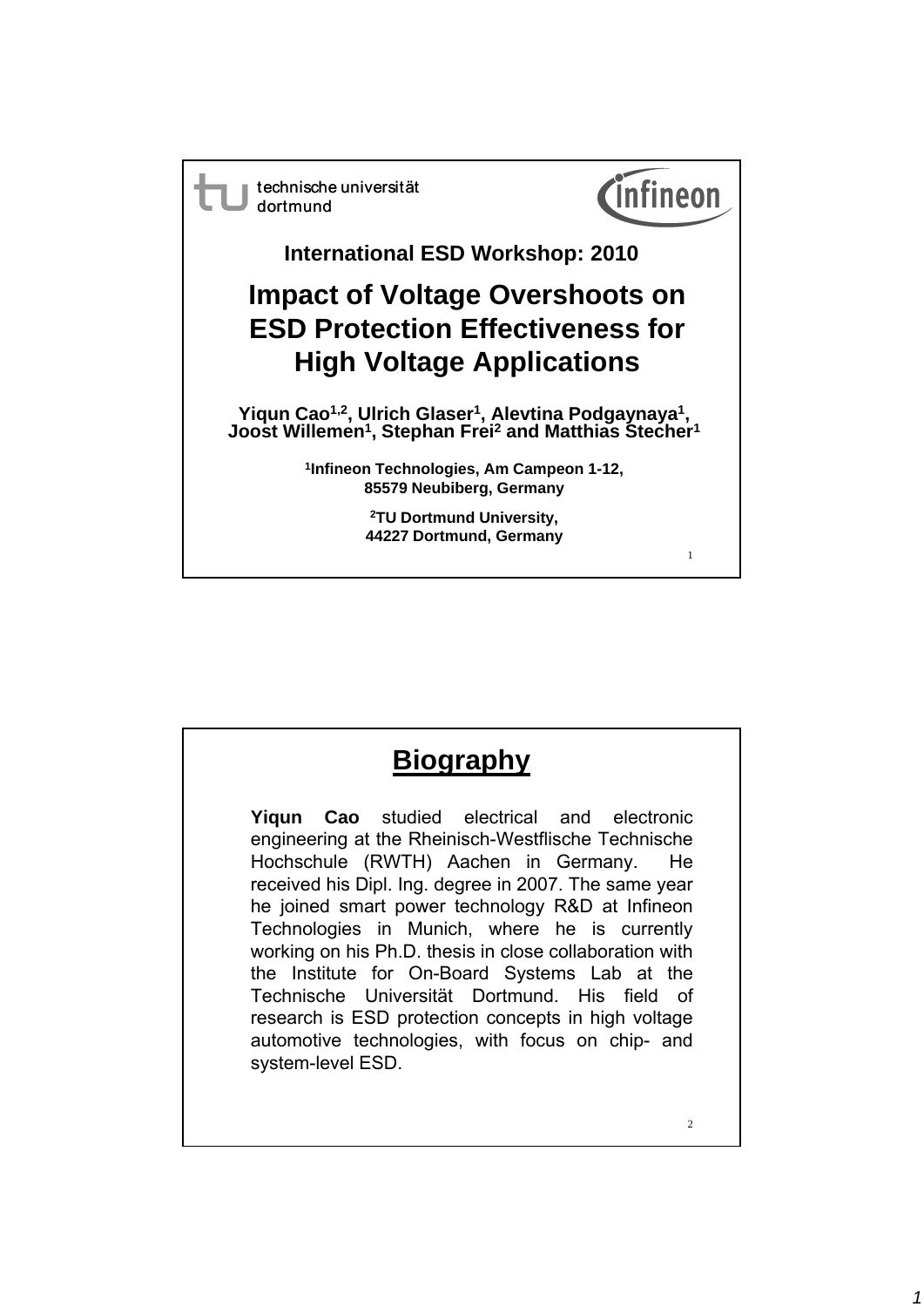## **Abstract**

Voltage overshoots due to turn-on behavior of ESD protection elements often show a negative impact on electro static discharge (ESD) hardness of the protected circuits. In the field of high voltage ESD protection, lateral DMOS (LDMOS) transistors are believed to be inherently weak due to the current localizations at the onset of triggering of the parasitic bipolar transistor [1-4]. LDMOS can be thus considered as being damaged when snapback occurs. In this work, the n-type LDMOS (nLDMOS) transistors protected with pn-diode exhibit sensitivity to rise-time dependent voltage overshoots according to TLP results. The pn-diode, nLDMOS and the combination of the both circuit elements are investigated in detail. Even within very short time duration of the overvoltage caused by the finite reaction time of the avalanche breakdown diode, the parasitic bipolar transistor of the nLDMOS is still triggered, resulting in degradation of the total ESD protection effectiveness. Solutions for enhanced ESD protection using additional capacitance or secondary ESD protection concept are also presented. It is a must for designers to clarify the issues of harmful voltage overshoots since the studied circuit structures can be very applicable to the real ESD protection tasks.

3

**Purpose** <sub>80</sub> stress before failure● pn-diode protected nLDMOS suffers from unexpected damage during TLP tests  $\rightarrow$  why?  $20$  Is the clamping of pn-diode too 40  $\sum_{\text{60}}^{60}$   $\frac{40}{30}$ slow? **• Tests were performed without** pre-pulse voltage. Do we have avalanche breakdown delay [5]?  $^{\mathsf{50}}$   $\begin{tabular}{|c|c|c|} \hline \quad \quad & \quad \bullet \end{tabular}$  Are the ESD pulses with short 100  $\rm \Sigma$ 0 50 100 150 -20 5 20<br>> 。 Time [ns] stress to failure rise-times critical for nLDMOS? ● How can we solve the overshoot problem by using ehanced ESD concepts?  $t_r = 100ps$ 0 50 100 150 -50 0 Voltage [ Time [ns]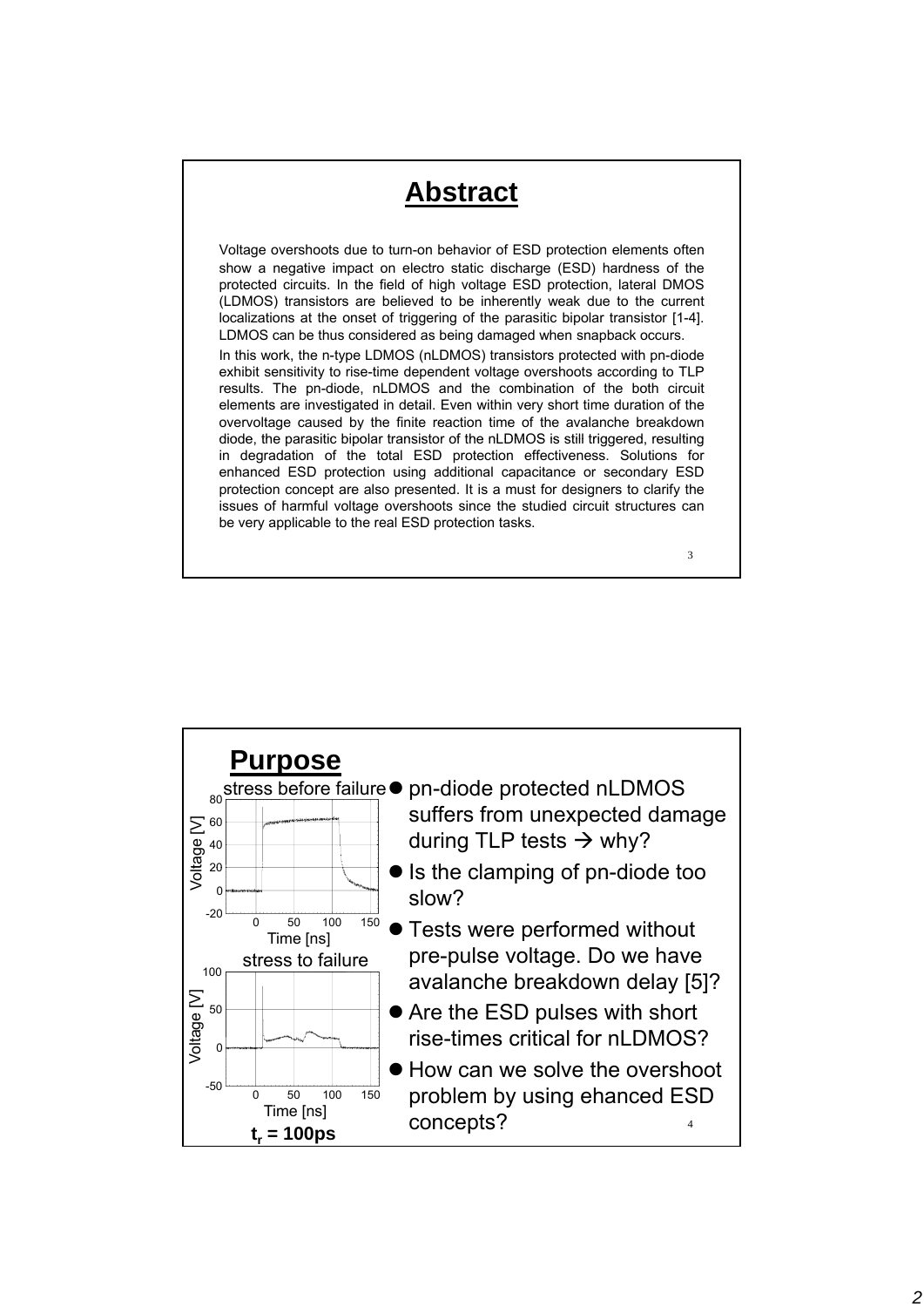

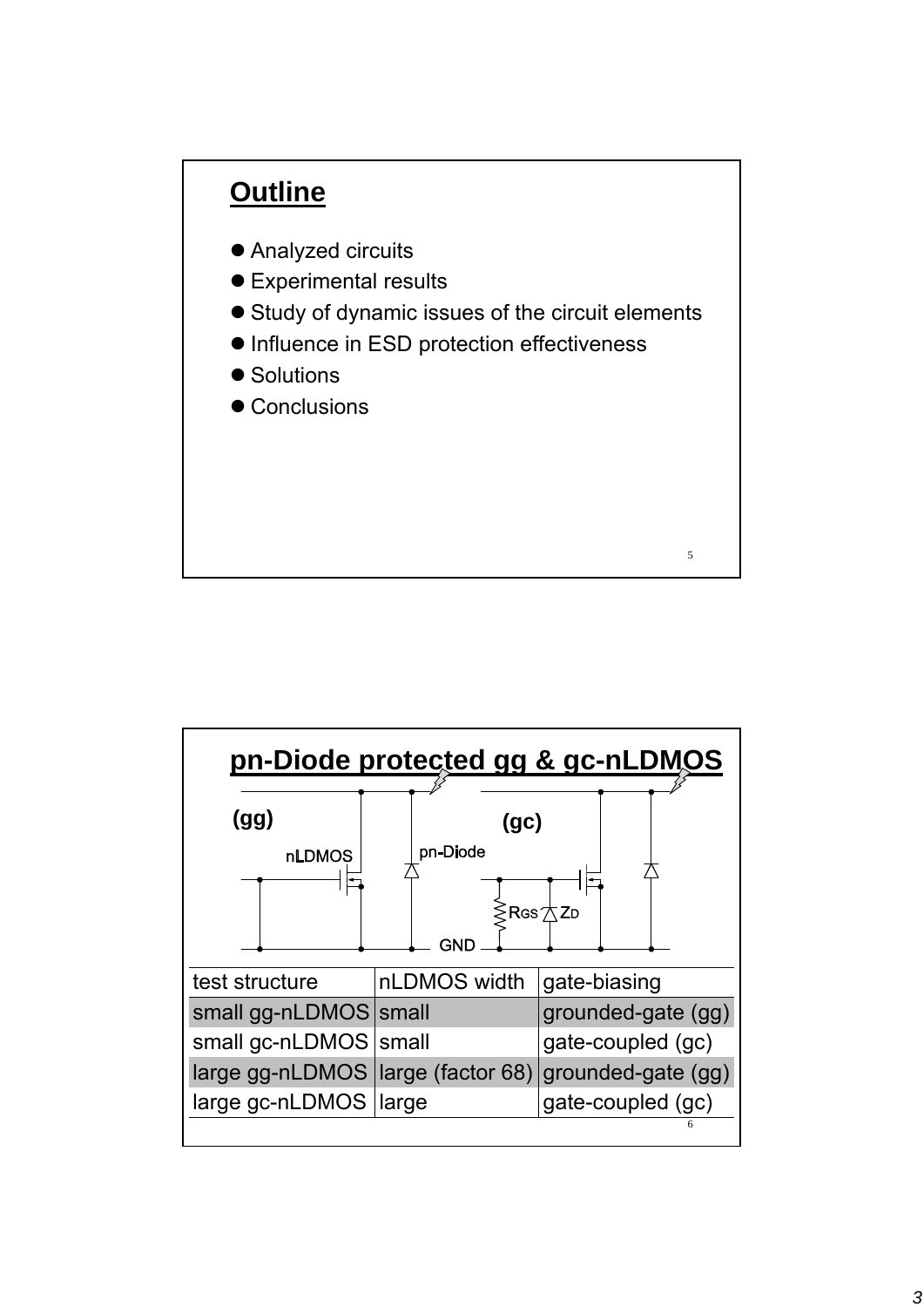

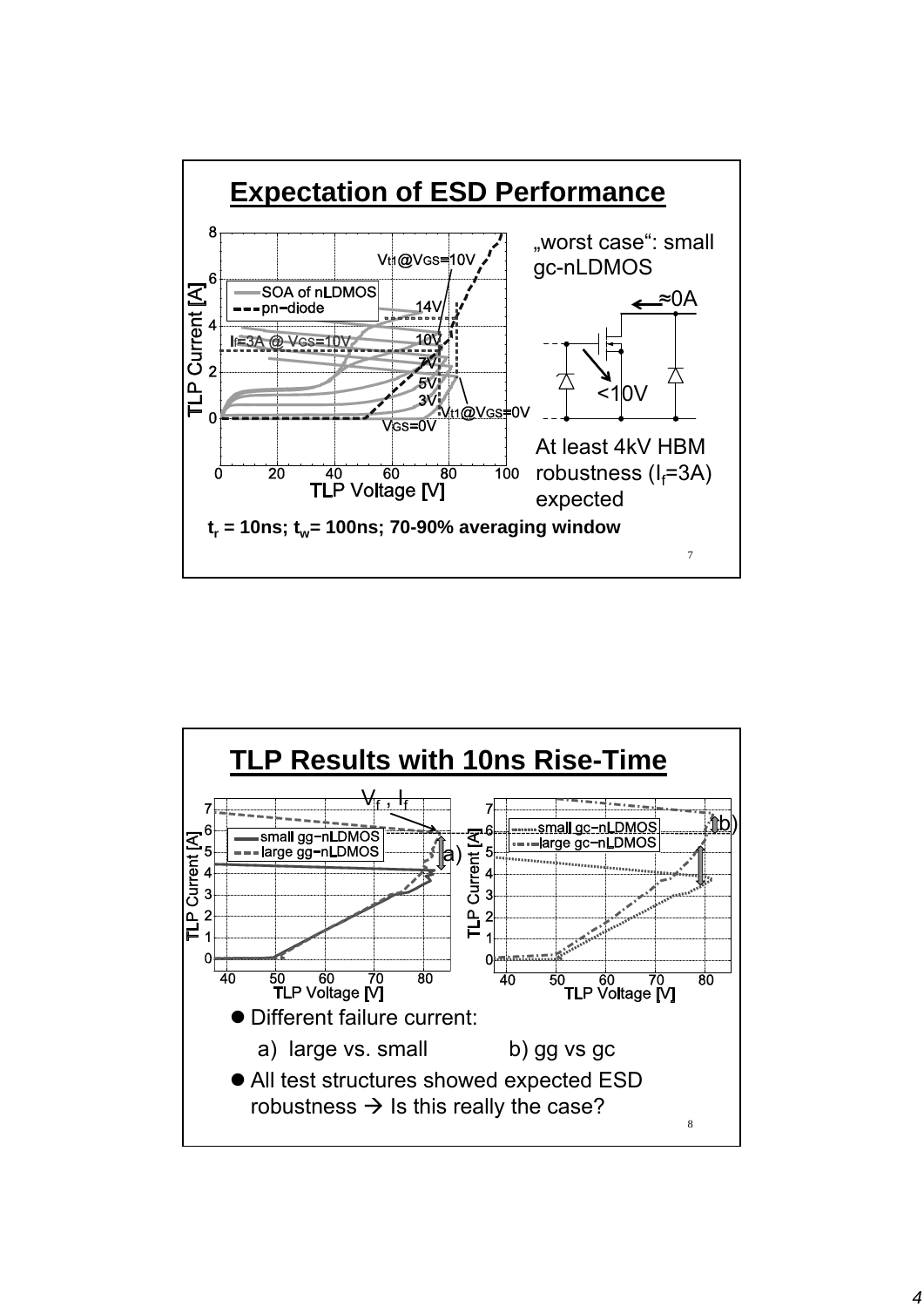

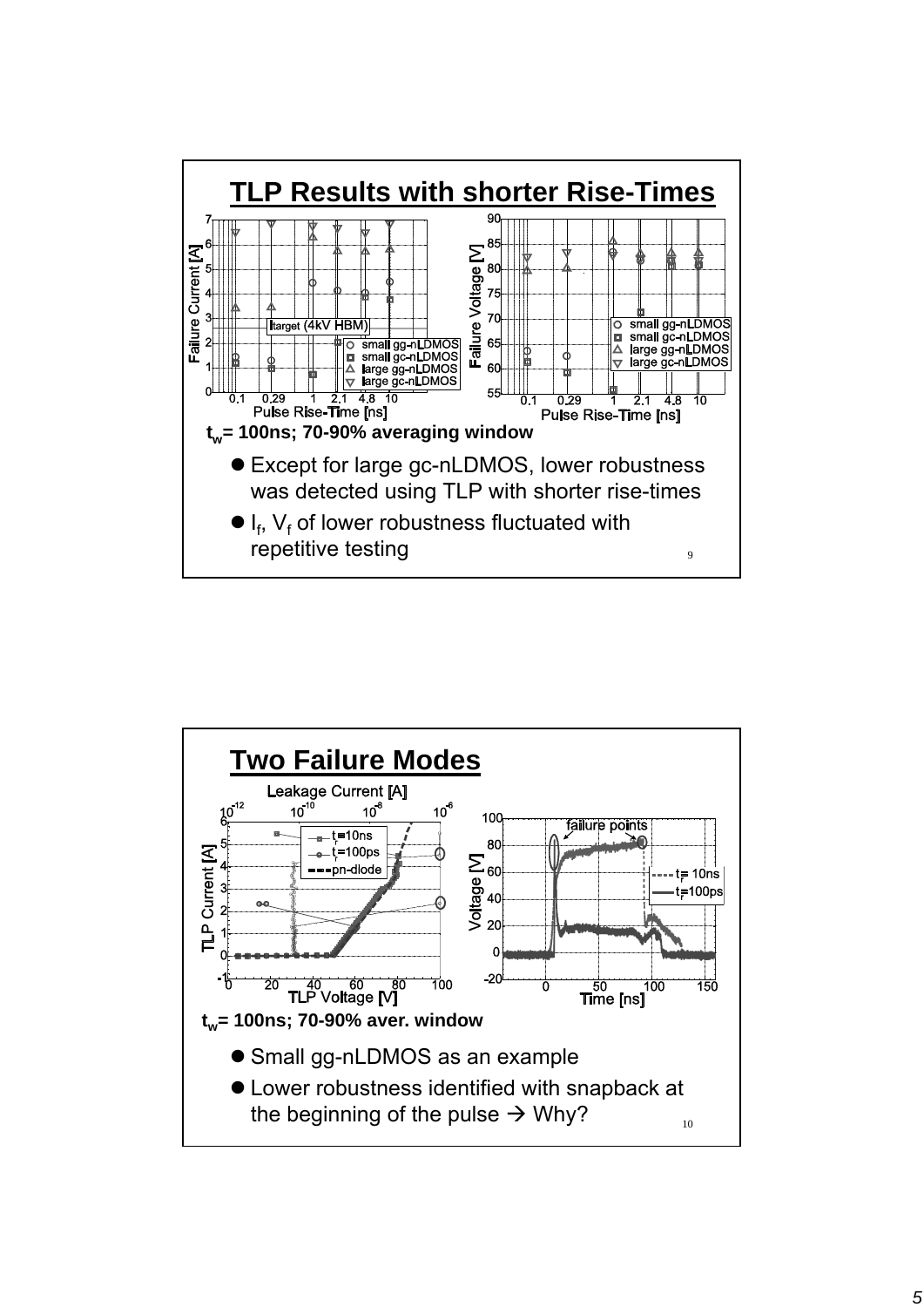

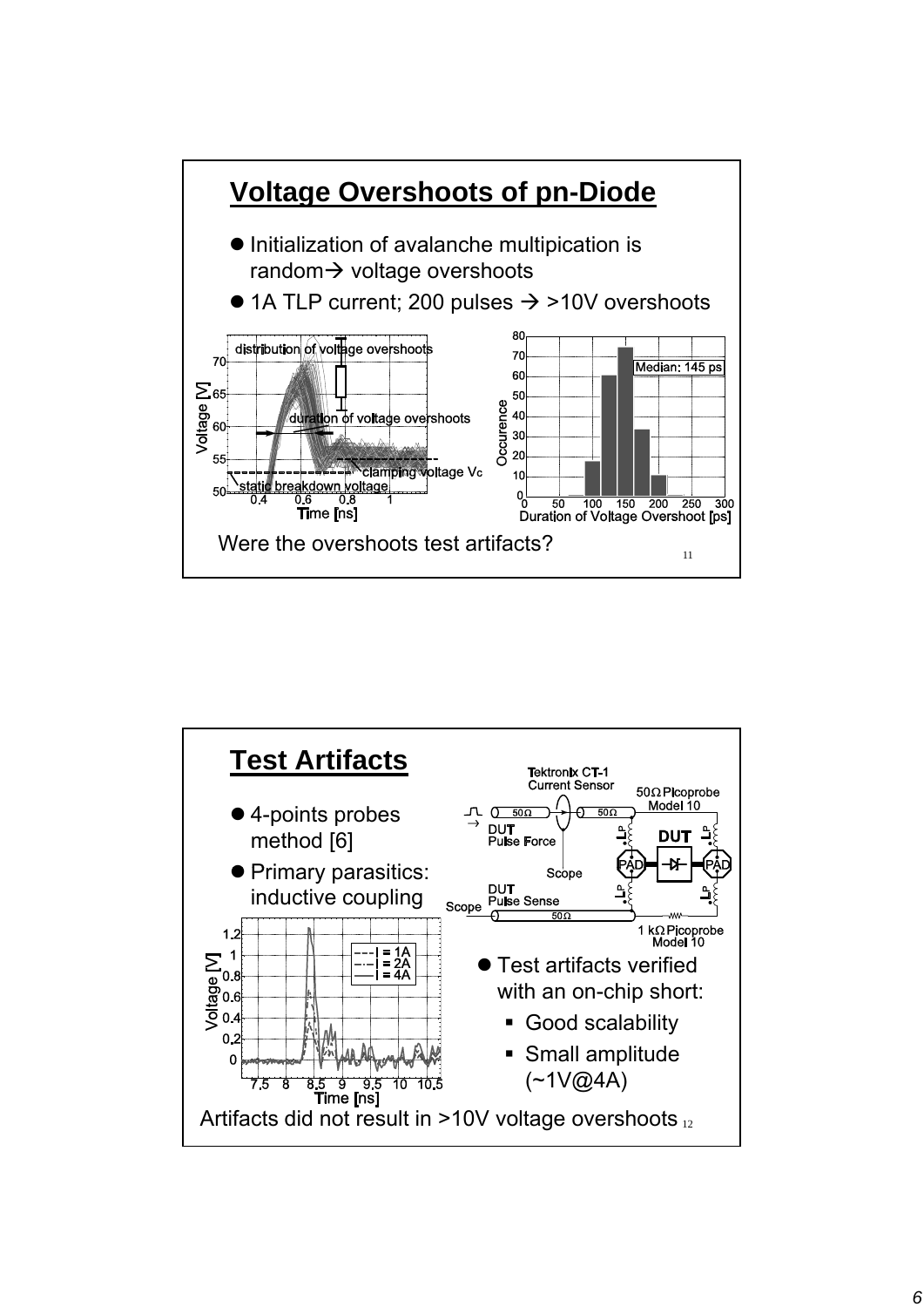

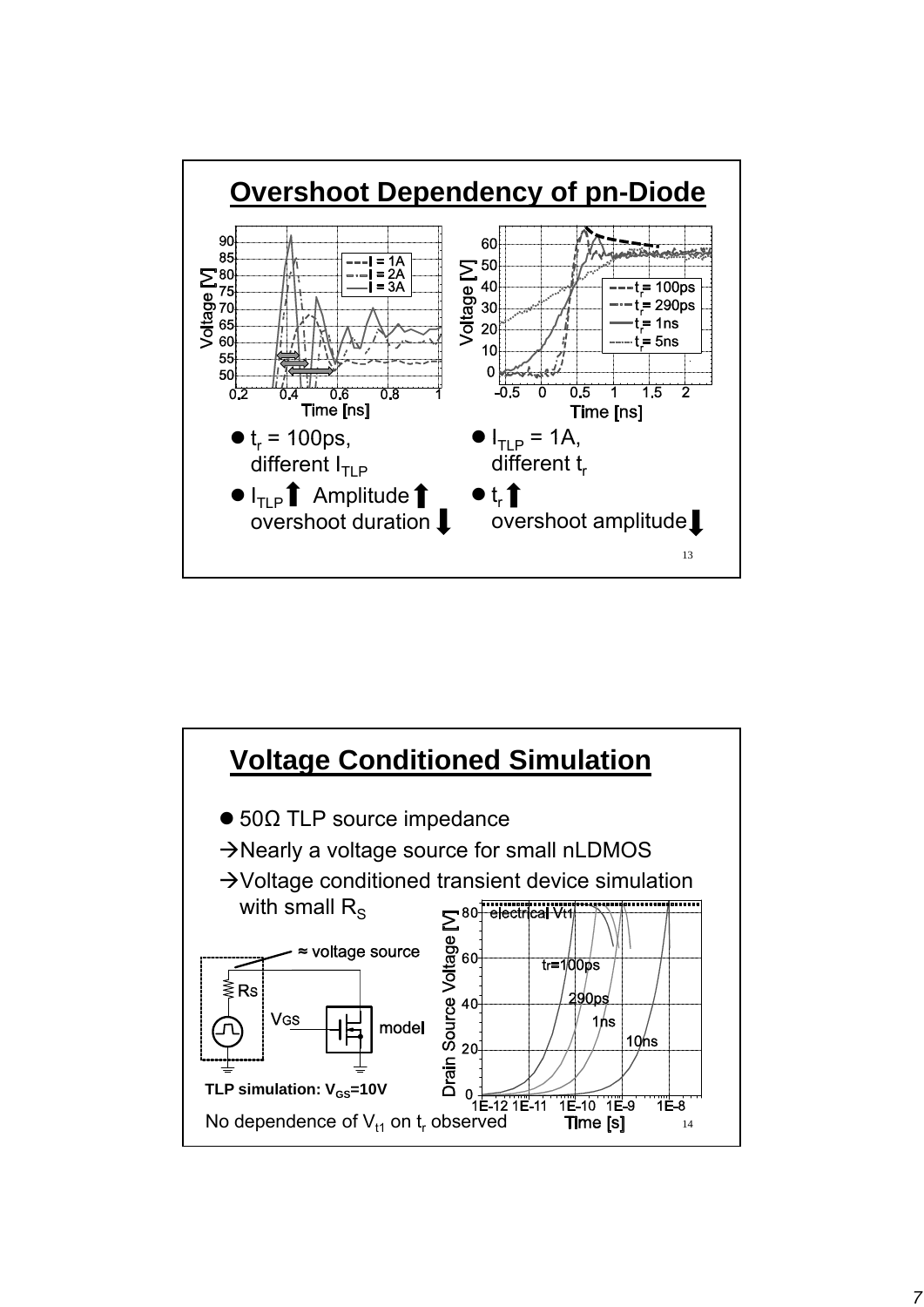

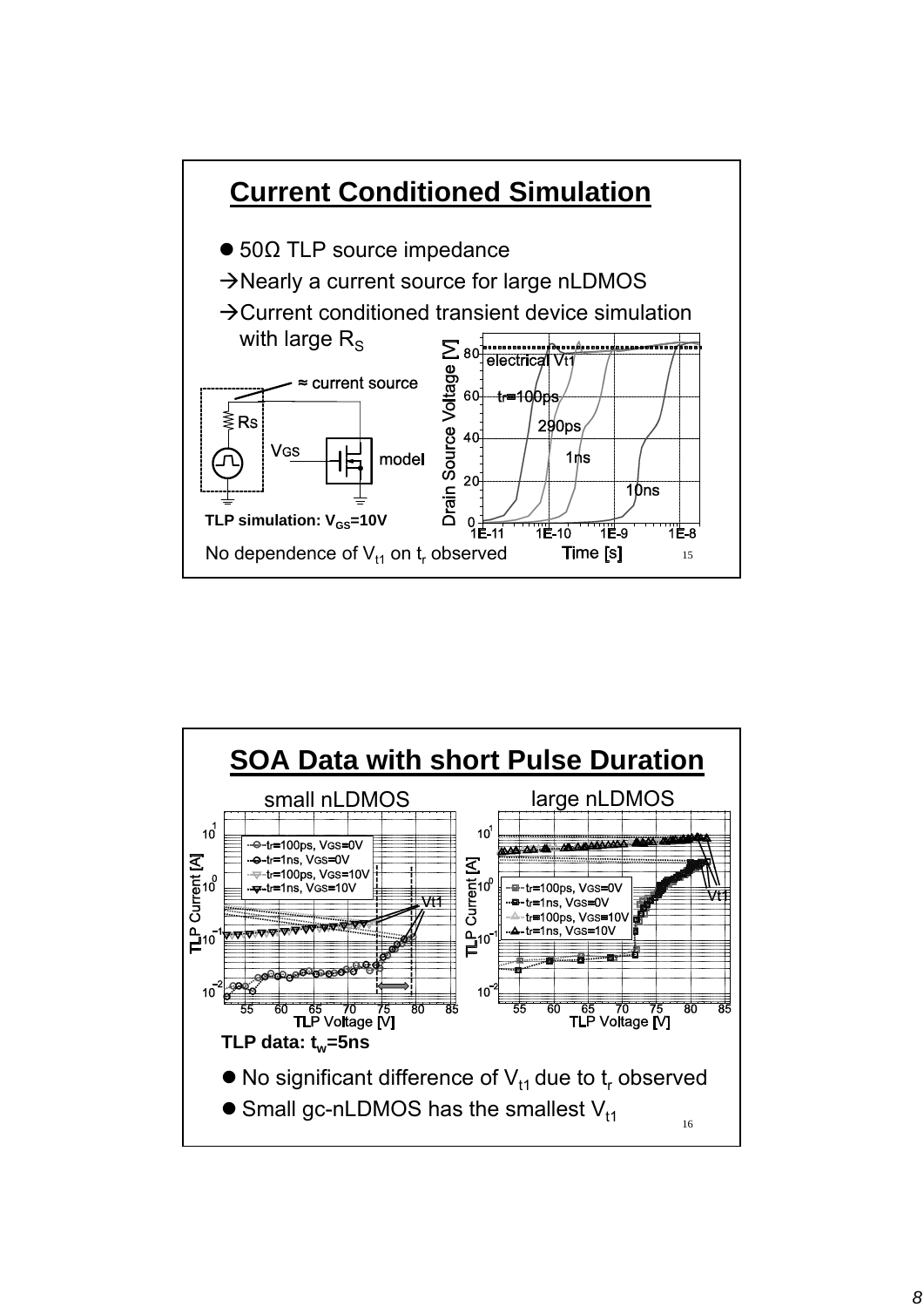

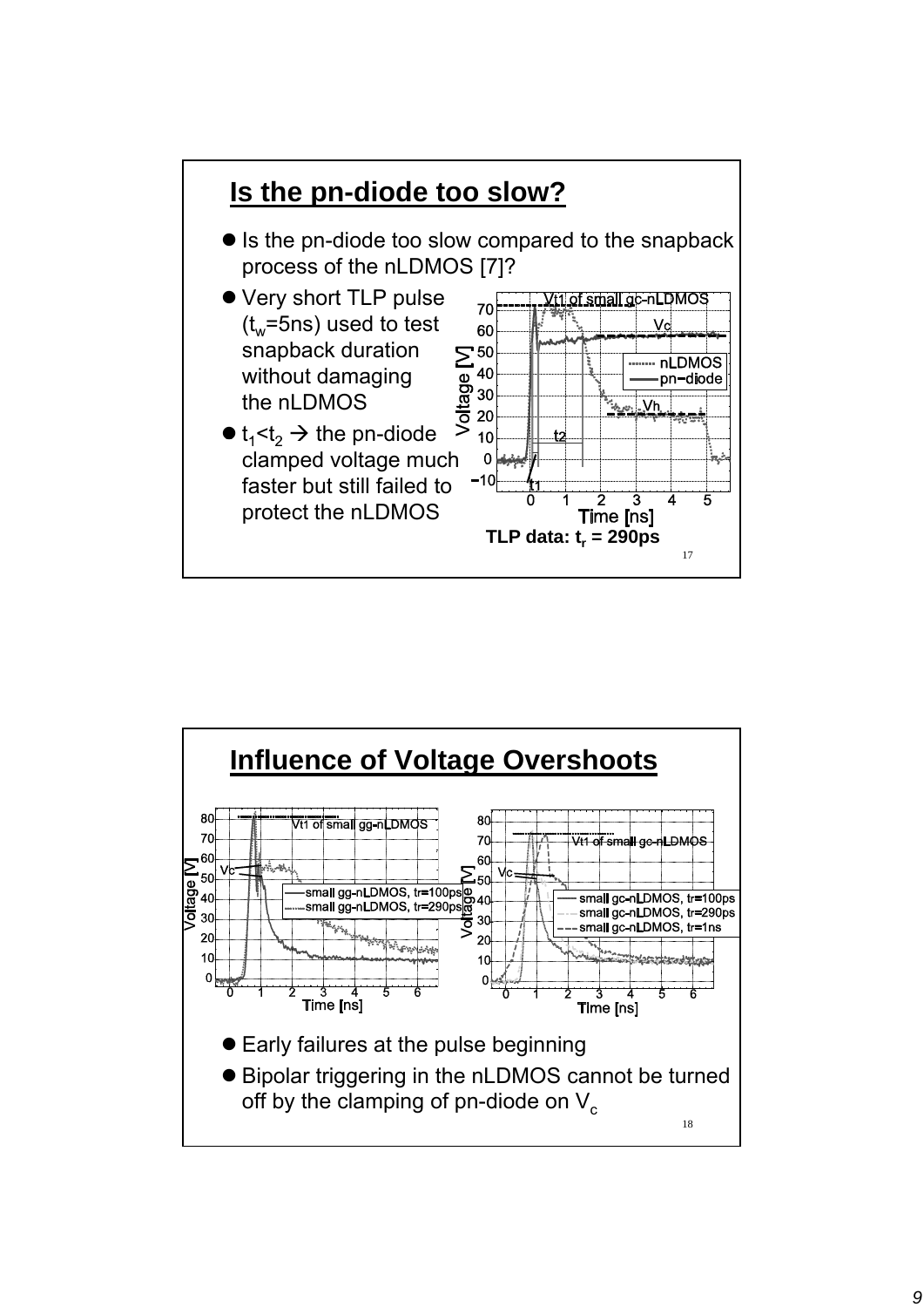